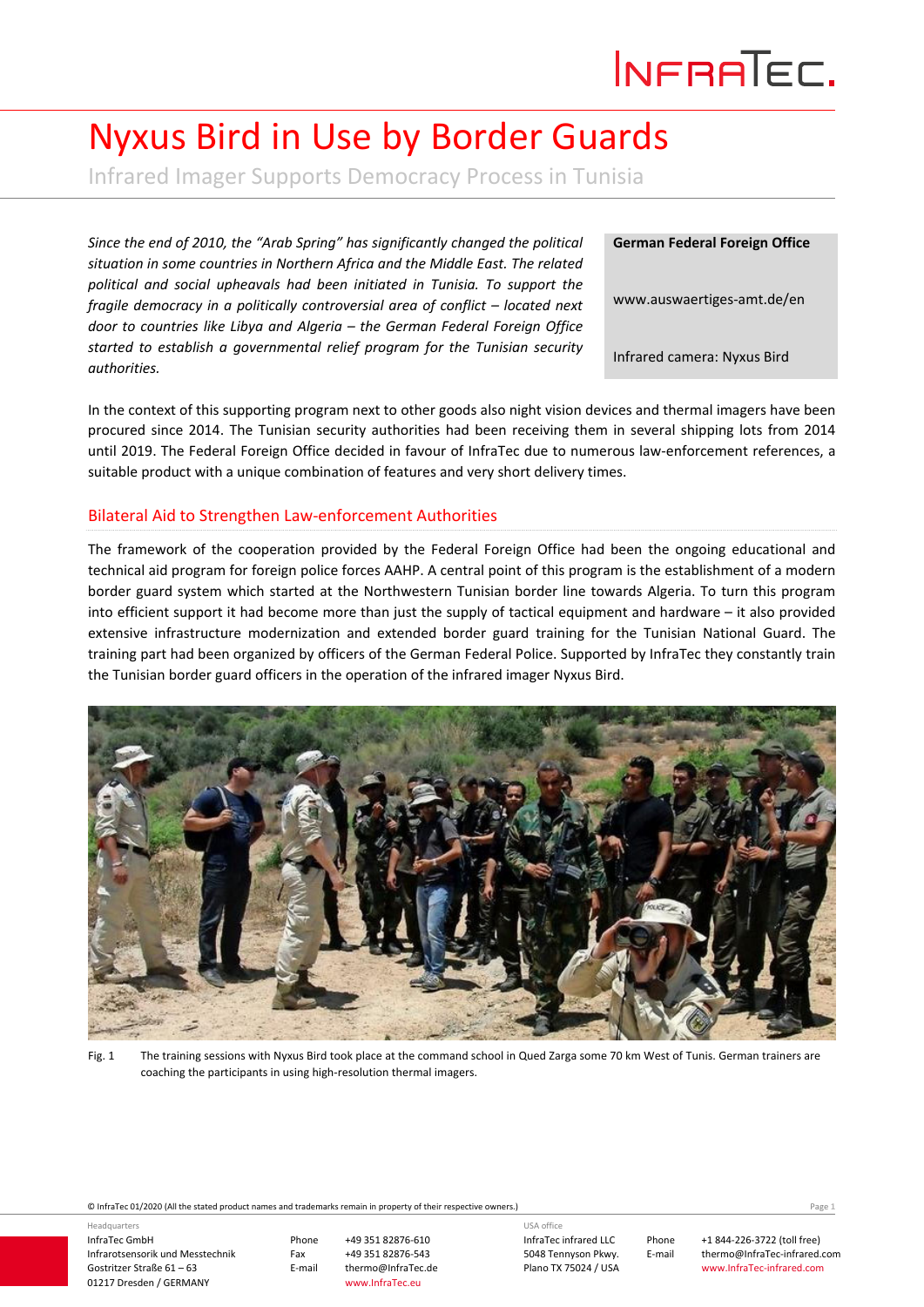# INFRATEC.

### Nyxus Bird in Use by Border Guards

Infrared Imager Supports Democracy Process in Tunisia



Fig. 2 Supported by Nyxus Bird thermal imagers border forces should be enabled to detect human activities.

Nyxus Bird had been preferred as a very robust and compact portable thermal imager for the program due to its multi-functionality, which perfectly matches the requirements currently being faced by border guards in Northern Africa. Next to the high-resolution channel with (640 x 480) IR pixels a visual daylight channel with 7x magnification can be activated instantly. This is equipped with highly transmissive multicoated optics which suppress disturbing sunlight reflections in critical observing situations. For rapid tactical analysis both spectral channels are equipped with a tactical reticle.

The integrated precise and eyesafe diode laser rangefinder has a measuring range of up to 5 km. Due to its operational wavelength of 1,550 nm it cannot be detected by night vision devices. By utilizing the internal GPS and compass features of the Nyxus Bird border guard officers can measure precise positions of remote targets. Tripod adaption, external power supply, video interface and a remote control interface offer additional options for deployed operation and permanent monitoring of critical locations.



Fig. 3 In Tunisia border protection is provided by the National Guard. It is subordinate to the Ministry of the Interior and has general police powers.



Abb. 4 Former Tunisian Secretary of the Interior, Mohamed Najem Gharsalli, receives a batch of Nyxus Bird units from the German ambassador Dr. Andreas Reinicke (right) in 2016.

© InfraTec 01/2020 (All the stated product names and trademarks remain in property of their respective owners.) Page **2**

| Headquarters                     |
|----------------------------------|
| InfraTec GmbH                    |
| Infrarotsensorik und Messtechnik |
| Gostritzer Straße 61 - 63        |
| 01217 Dresden / GERMANY          |

Phone +49 351 82876‐610 Fax +49 351 82876-543<br>E-mail thermo@InfraTec.d thermo@InfraTec.de www.InfraTec.eu

InfraTec infrared LLC 5048 Tennyson Pkwy. Plano TX 75024 / USA

USA office

Phone +1 844‐226‐3722 (toll free) E-mail thermo@InfraTec-infrared.com www.InfraTec‐infrared.com